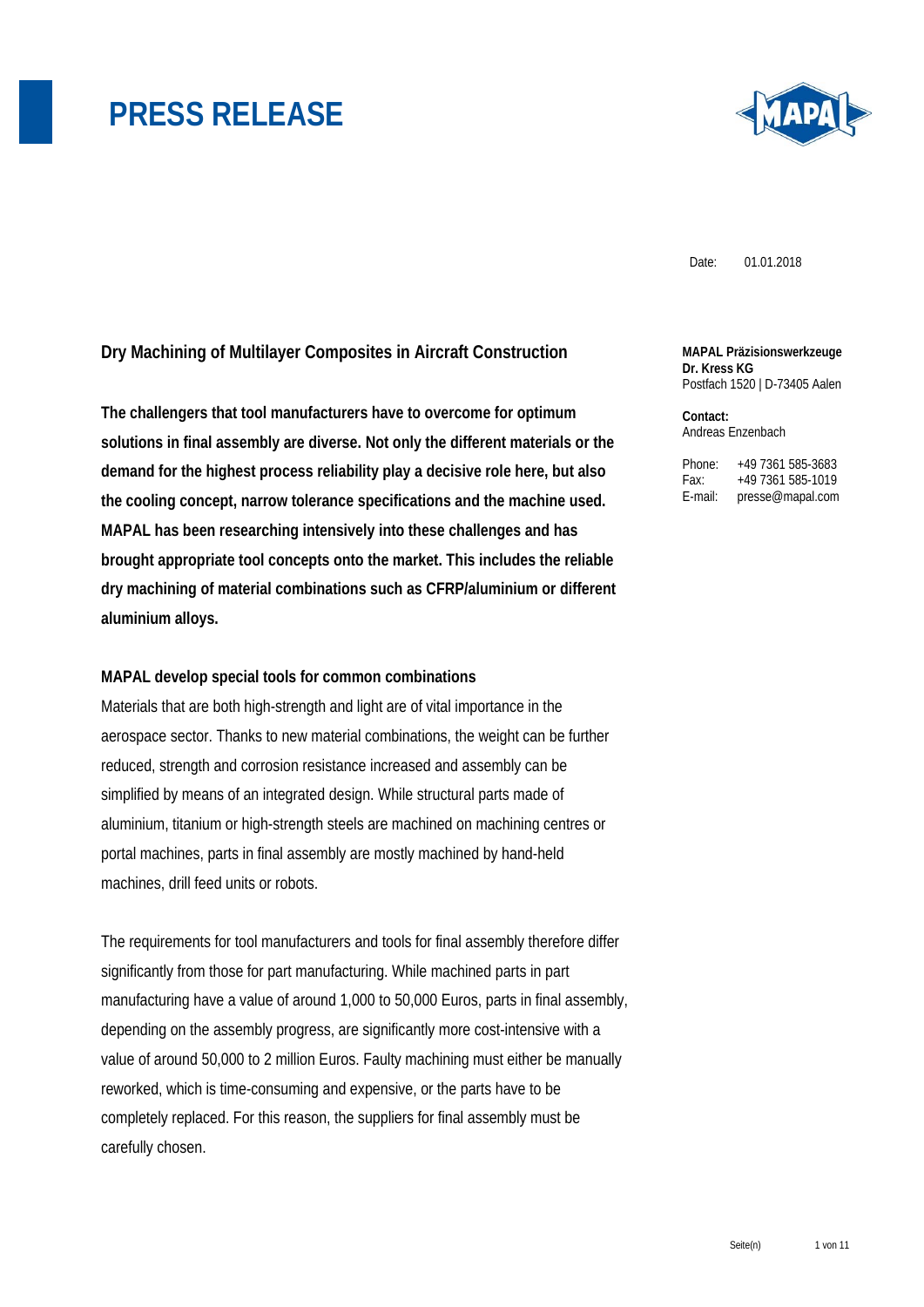

Date: 01.01.2018

#### **Challenges for tool manufacturers in final assembly**

A challenge for tool manufacturers is the variety of materials, particularly if several materials with different properties are to be machined at the same time. To ensure a qualification as a tool manufacturer, it must be possible to machine all materials reliably and economically. The qualification for a tool manufacturer takes between one and five years. Tools and processes also require an additional qualification. Existing processes are only adapted in exceptional cases. For it must be ensured that all machining is carried out with a consistent quality. For example, a low scatter of the bore diameters, a CpK value larger than 1.7, must be ensured for drill machining in final assembly.

#### **State-of-the-art: Manufacturing bores for rivet connections**

Aircraft manufacturers use rivet connections for connecting the outer skin to the structural parts underneath. For this purpose, innumerable bores are drilled. To achieve the lowest resistance to the airstream as possible (low cW value), the rivet heads are countersunk in the outer skin. For this, an additional countersinking must be added to the bore entrance. In the past, a process with up to four individual machining steps was often required (drilling from the solid, boring, reaming, countersinking).

Today machining in just one step, where bore and countersink are realised in one process, is state of the art. Only in this way was automatic machining using robots possible. Previously this type of machining was realised with minimum quantity lubrication (MQL). After machining, the parts had to be disassembled, cleaned and remounted. In addition the cooling medium got inside the aircraft where further assembly steps were taking place at the same time. The demand for tools for dry machining different composite workpiece materials was the consequence.

#### **MAPAL Präzisionswerkzeuge Dr. Kress KG**  Postfach 1520 | D-73405 Aalen

**Contact:**  Andreas Enzenbach

| Phone:  | +49 7361 585-3683 |
|---------|-------------------|
| Fax:    | +49 7361 585-1019 |
| E-mail: | presse@mapal.com  |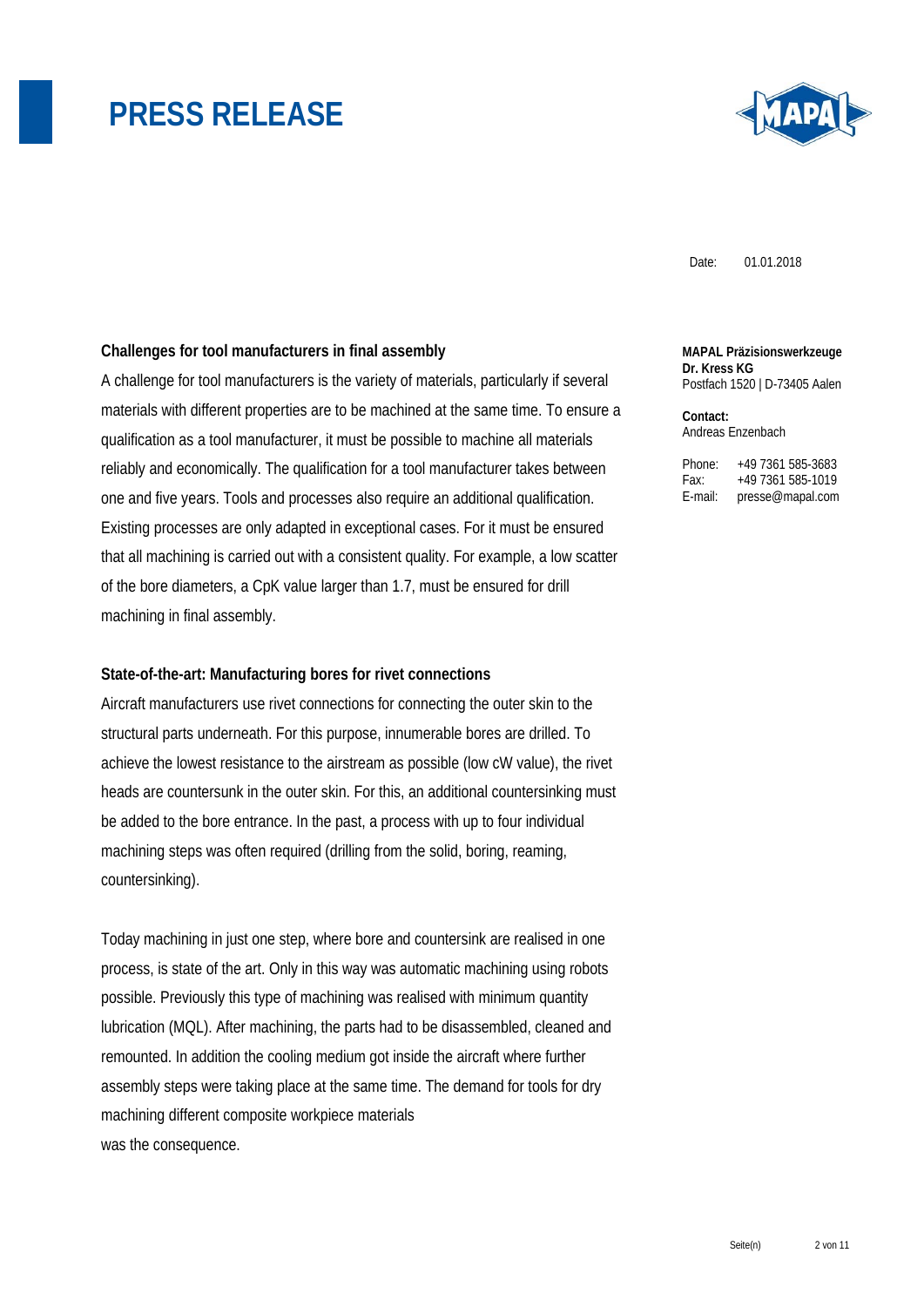

Date: 01.01.2018

### **Call for dry machining**

With dry machining, the use of a cooling lubricant is completely dispensed with. Cooling lubricants are primarily used for heat dissipation and the reduction of friction between tool and workpiece by lubrication and support the removal of chips. By dispensing with a cooling lubricant, these tasks must be compensated by the tool. The main challenge for changing the drilling process to dry machining is therefore the concept of heat dissipation or more specifically the prevention of heat development as well as the removal of chips. If the heat cannot be dissipated in good time, the temperature becomes too high and the material will get damaged. For example, an excessive heat introduction for fibre-reinforced carbon will cause the resin used to burn. The material becomes brittle as a result. In contrast, a high level of burr formation is observed for aluminium.

#### **One-step processing**

In contrast to a multi-stage drilling process, the combination tool must undertake all work steps (drilling, boring, reaming and countersinking) during machining and bore the rivet connection in one step. In this way, both the position of the bore and the alignment between the cylindrical part of the bore and the countersinking are ensured. Angular errors or offset that can occur with multi-stage operations are therefore excluded.

Together with other quality characteristics of the machining result such as diameter, transition radius and countersinking angle, the burr at the bore outlet plays an important role. If a burr has formed at the bore outlet for multi-stage bore machining that was manually executed, it can be removed without great effort with the aid of a countersink. If the process is automated in only one step, manual deburring is not possible. For this reason, the relevant tool must be able to drill virtually burr-free. Aircraft manufacturers usually specify a maximum burr height of 0.1 mm. In addition to the burrs at the bore outlet, the interlaminar burrs between the layers can arise. If they form, the multilayer composite must be dismantled at the end of the drilling

#### **MAPAL Präzisionswerkzeuge Dr. Kress KG**  Postfach 1520 | D-73405 Aalen

**Contact:**  Andreas Enzenbach

Phone: +49 7361 585-3683

Fax: +49 7361 585-1019 E-mail: presse@mapal.com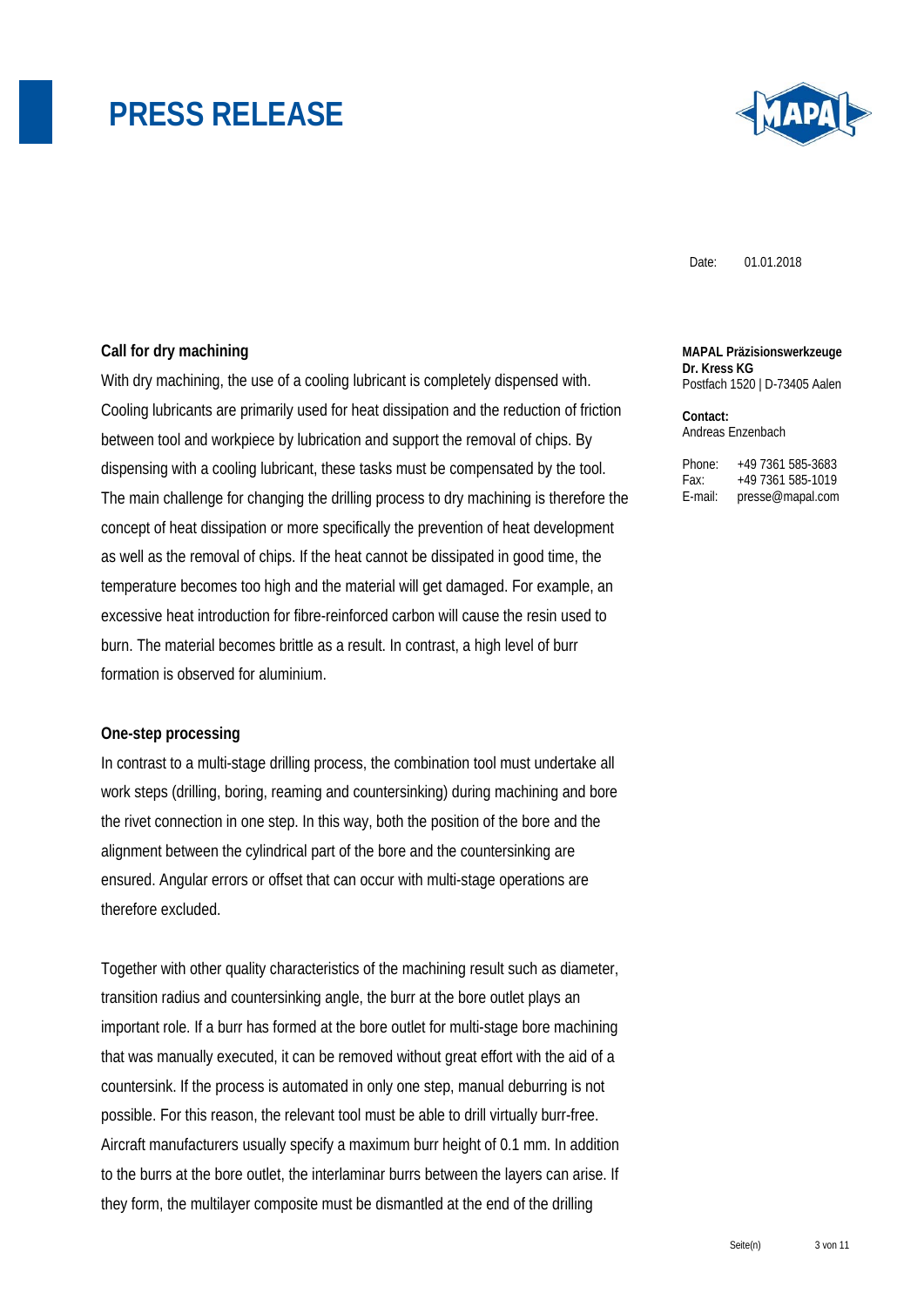

Date: 01.01.2018

operation to remove the interlaminar burrs. Dismantling is time consuming and costintensive and so these burrs must also be avoided.

#### **Consequences of the machining concept**

The machine concept significantly affects the tool geometry. CNC applications on machining centres or portal machines are characterised by a high rigidity and stable machine control. As a result, the tool is very well guided in the bore. Applications with drill feed units, robots or hand-held machines are less stable and require tools with additional stabilising features for high accuracies.

Another special feature of drill feed units are the so-called "nose pieces", also called guide bushes. The chips are removed above the tool through the long and narrow guide bushes up to a suction channel that is located at the end of the guide bush. To be able to remove the chips, long chip spaces are required that must be correctly dimensioned and adapted.

The bores at the outer skin (fuselage and wing) are drilled with portal machines or robots. The inaccessible drill machining steps, mainly in final assembly, are then drilled with drill feed units or with hand-held drills.

### **Challenges of machining multilayer composite materials**

Along with the process and machine concept, the materials used have a significant influence on the tool design. Each material places individual requirements on the tool and process parameters. The selection of the individual material combinations in aircraft construction depends on the loads that act on the part during flight operation. There is also generally always a focus on reducing weight.

### **Tools for machining composite materials**

The outer skin and ribs of the latest generation of aircraft consist primarily of a composite made of CFRP and aluminium. In addition, combinations made of

**MAPAL Präzisionswerkzeuge Dr. Kress KG**  Postfach 1520 | D-73405 Aalen

**Contact:**  Andreas Enzenbach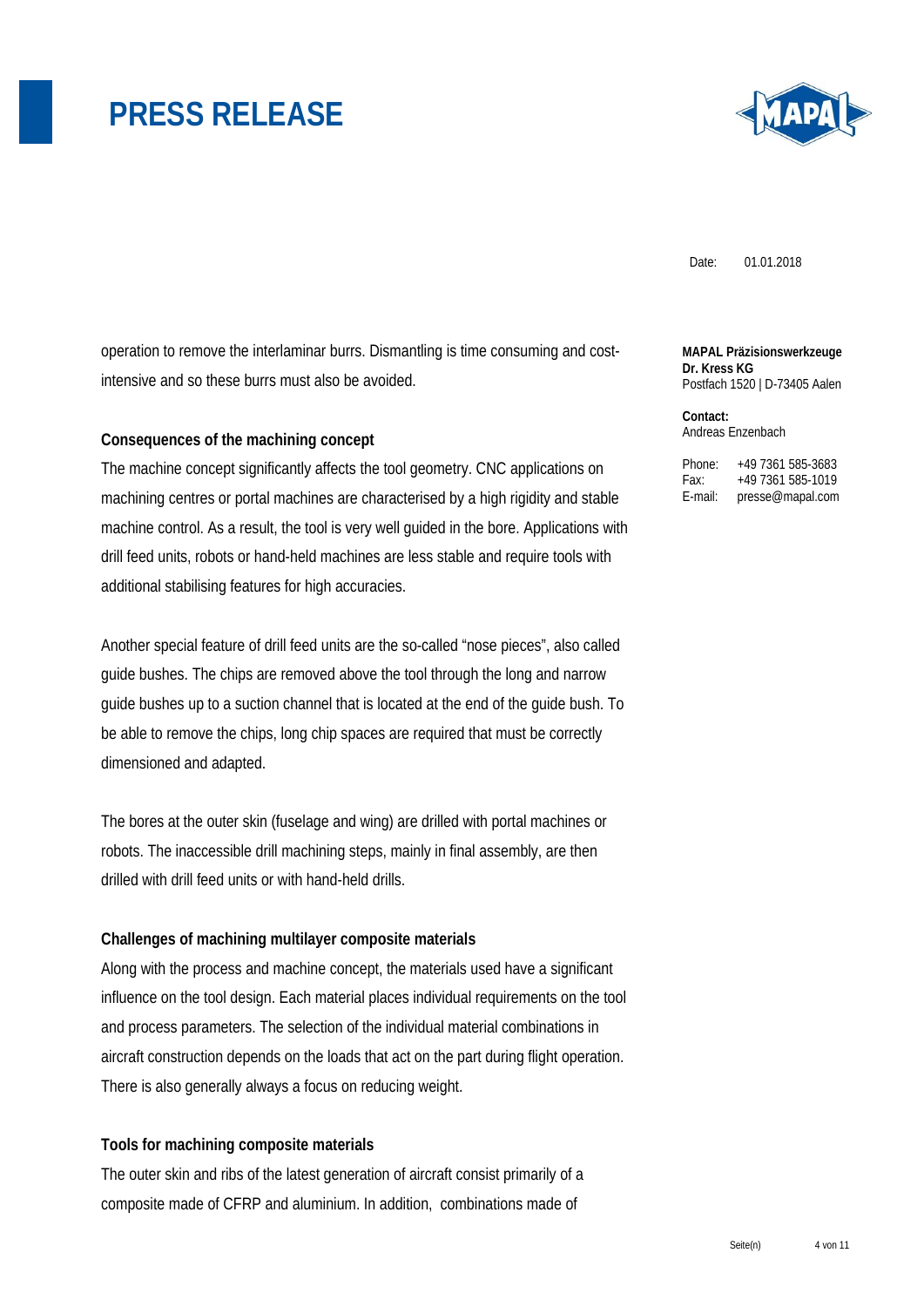

Date: 01.01.2018

different aluminium alloys or CFRP titanium are often used in the aerospace sector. The dimensional accuracy of the bores in this composite material is crucial. The bore must feature exactly the same diameter in both materials of the respective combination. In principle drilling always takes place from the outside to the inside. For example, the bore entrance and the countersinking is in the outer skin that consists of CFRP when machining CFRP/ aluminium, and the bore outlet is in the structure underneath that is designed in aluminium. During the individual machining of CFRP and aluminium materials, the geometries of the tools as well as the cutting data are fundamentally different.

In contrast for CFRP-titanium combinations, tools with a cutting edge that is sufficiently stable are required to withstand the ductile titanium and simultaneously have the appropriate sharpness to cut the CFRP. Whether merely one boring process suffices to produce a bore or whether the bore must be subsequently reamed depends on the required bore tolerance for this material combination.

Tools for drilling composite materials made of different aluminium alloys, for example 7050 and 2024, do not need a wear-inhibiting coating. This is because the grades of aluminium used in aircraft construction contain no or very little silicon and can therefore be drilled virtually without wear. This multilayer composite is significantly different to composites that contain CFRP when machining.

Tools that are used for material combinations that contain CFRP are generally provided with a diamond layer. This counteracts the abrasion of the CFRP and enables long tool lives. Regrinding these tools is not possible as the diamond layer used has a very high hardness.

#### **What has to be taken into account when designing the tools?**

To ensure process reliability during machining, attention must be paid to the quality requirement, the material and the process for the design of the tool geometry. As the **MAPAL Präzisionswerkzeuge Dr. Kress KG**  Postfach 1520 | D-73405 Aalen

**Contact:**  Andreas Enzenbach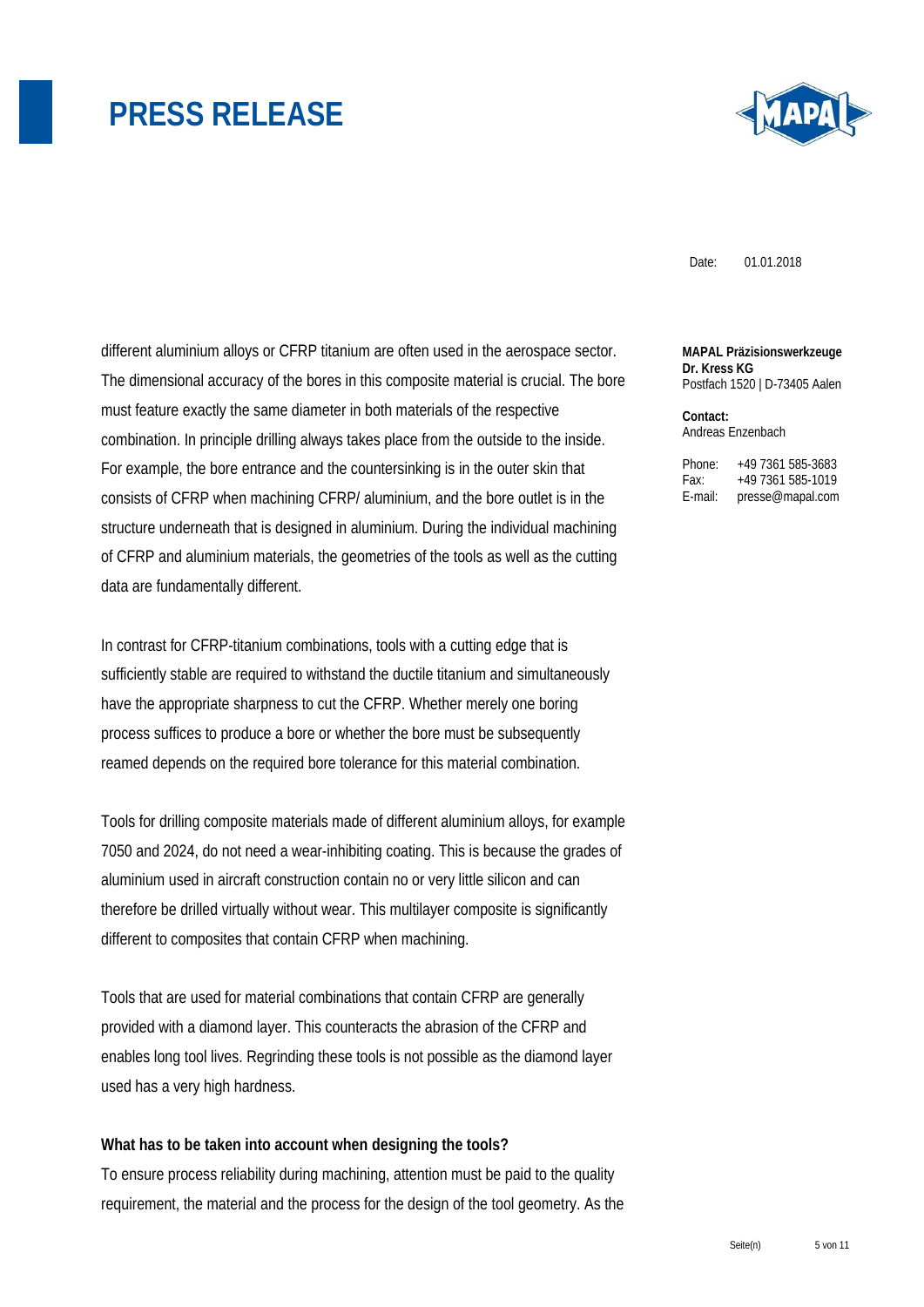

Date: 01.01.2018

majority of bores in aircraft are produced with countersinking due to the rivets, the bore outlet is to be assessed more critically to exclude cost-intensive rework. Delamination and fibre projections must be prevented in CFRP material and burr formation in aluminium. Chip removal is also important for machining all individual materials as well as all composite materials.

If perfect chip removal is not ensured, the bore quality for dry drilling is significantly outside the required tolerances. However the biggest challenge for the development of a dry drill is the adaptation of the tool geometry to the unstable machining stable of the drill feed units in combination with cutting parameters and clamping systems (concentric collet).

**Drilling/countersinking tool for machining aluminium/aluminium combinations** 

MAPAL has developed a drill with countersink step for dry machining composite materials made of different or the same aluminium alloys. Burr formation is kept as low as possible and an improved centring is achieved thanks to the special geometry features. The coating of the drill prevents the formation of a built-up edge at the cutting edge. Specially formed chip flutes ensure optimum chip removal. Air is used for cooling, preventing overheating of both the cutting edge and the aluminium and hence burr formation. The compressed air is also used to blow out the chips.

At one aircraft manufacturer, the drill is used i.a. for the bores on the longitudinal seam in the rear main span. A spindle speed of 2,959 RPM and a feed of 0.154 mm are applied here. The drill with its diameter of 4.748 mm and a 100° countersink step reliably produces 1,600 bores before the bores no longer lie within the demanded tolerance of 4.73 - 4.805 mm.

**Drilling/countersinking tools for machining CFRP/aluminium combinations**  MAPAL has developed a drill with countersink step for dry machining composite materials made of different or the same aluminium alloys. Burr formation is kept as **MAPAL Präzisionswerkzeuge Dr. Kress KG**  Postfach 1520 | D-73405 Aalen

**Contact:**  Andreas Enzenbach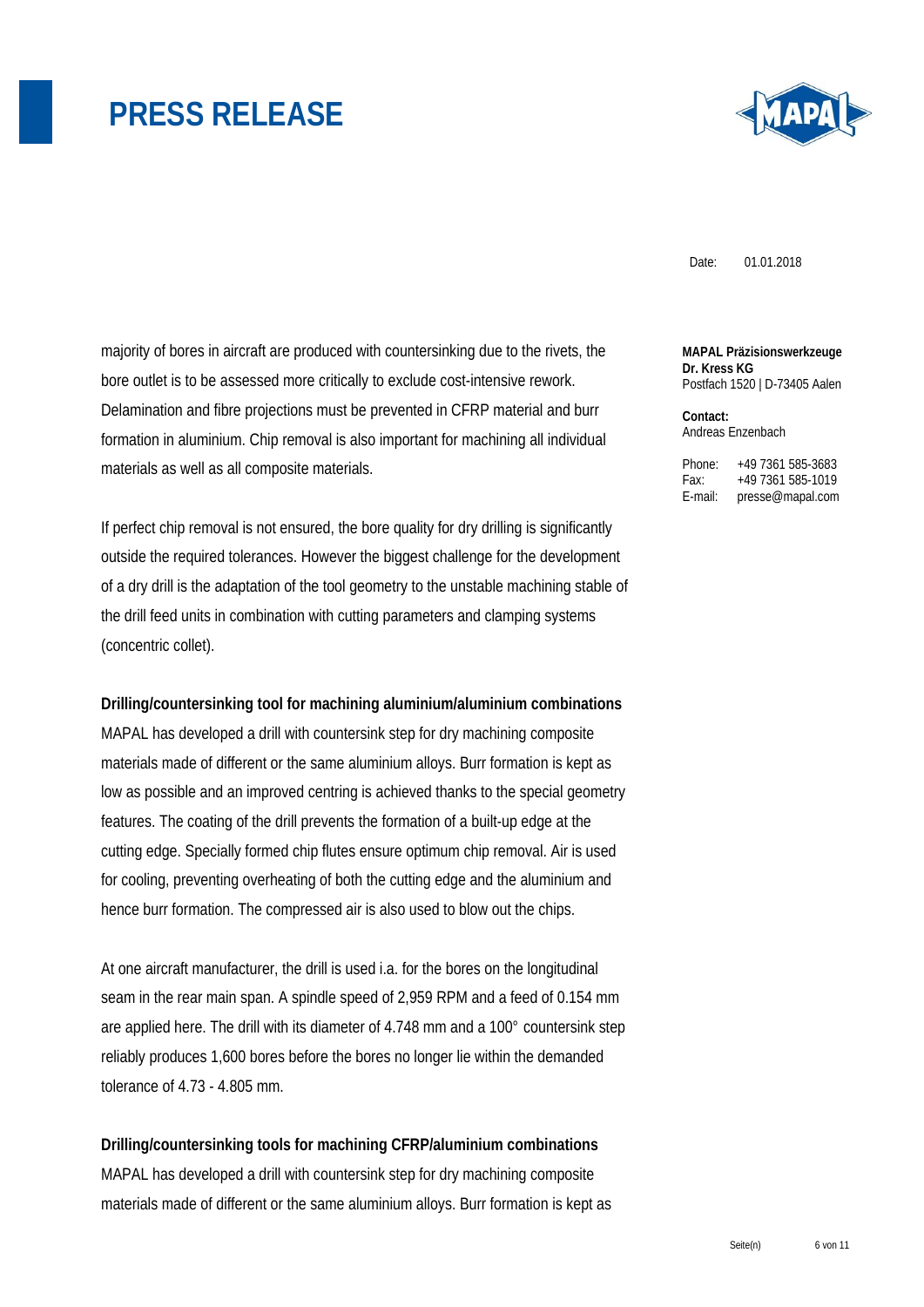

Date: 01.01.2018

low as possible and an improved centring is achieved thanks to the special geometry features. The coating of the drill prevents the formation of a built-up edge at the cutting edge. Specially formed chip flute ensure optimum chip removal. Air is used for cooling, preventing overheating of both the cutting edge and the aluminium and hence burr formation. The compressed air is also used to blow out the

### **In use at an aircraft manufacturer: the drilling and countersinking tool for machining aluminum-aluminum combinations**

At one aircraft manufacturer, the drill is used i.a. for the bores on the longitudinal seam in the rear main span. A spindle speed of 2,959 RPM and a feed of 0.154 mm are applied here. The drill with its diameter of 4.748 mm and a 100° countersink step reliably produces 1,600 bores before the bores no longer lie within the demanded tolerance of 4.73 - 4.805 mm.

#### **Drilling/countersinking tools for machining CFRP/aluminium combinations**

To reliably dry machine composite materials made of CFRP and aluminium, MAPAL has also developed a drill with countersink step. The special geometry of the tool ensures that the heat caused by machining is not transferred to the part. In addition, neither part nor work environment is contaminated with coolant. The drill with two cutting edges made of solid carbide combines the properties of a drill for machining aluminium with those of a drill for CFRP machining. Reliable removal of the chips is ensured by the specially designed chip spaces. As CFRP is an extremely abrasive material, the drill is diamond-coated. This means that eight times the tool life is achieved compared with an uncoated drill.

The drilling/countersinking tool for dry machining CFRPaluminium combinations has been successfully used by customers. A spindle speed of 5,000 RPM and a feed of 0.1 mm are applied. The tool impresses not only with regard to process reliability, tool life and machining result, but also because of the steady boring process.

**MAPAL Präzisionswerkzeuge Dr. Kress KG**  Postfach 1520 | D-73405 Aalen

**Contact:**  Andreas Enzenbach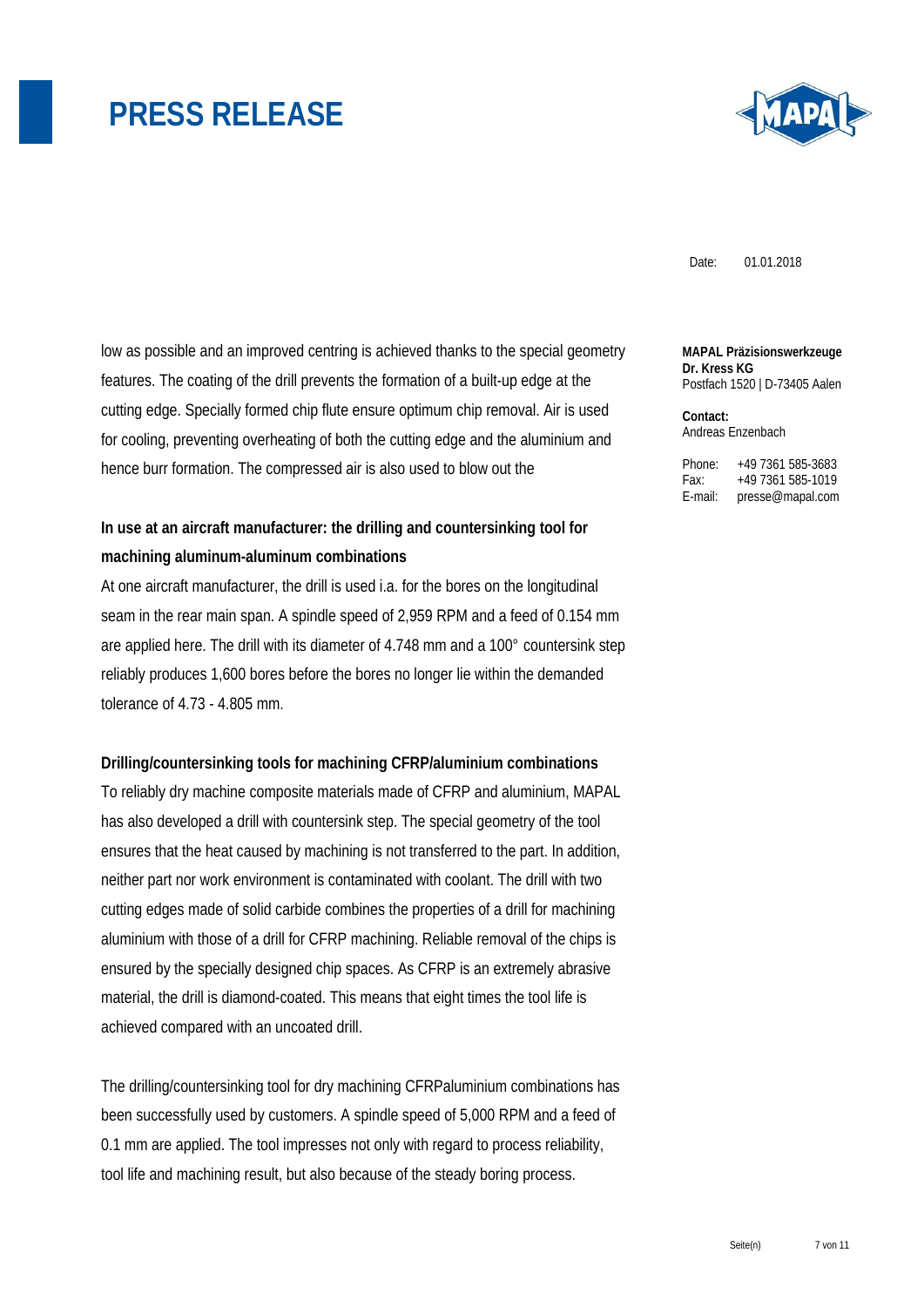

Date: 01.01.2018

### **Summary**

Different material combinations, narrow tolerance specifications and the low machine feed pose great challenges for tool manufacturers. With regard to automated manufacturing using robots, dry machining is also gaining more and more importance in the aerospace sector. In close cooperation with leading aircraft manufacturers, MAPAL has mastered these challenges and developed innovative drilling/countersinking tools for reliable dry machining of composite materials made of CFRP/aluminium and aluminium/aluminium. The specific design of the tool geometry with regard to the material combination, machine concept and drilling process in practice enables a significant increase in process capability as well as the tool lives. Bores outside of the tolerance as well as defects at the bore entrance and outlet are therefore a thing of the past.

**MAPAL Präzisionswerkzeuge Dr. Kress KG**  Postfach 1520 | D-73405 Aalen

**Contact:**  Andreas Enzenbach

Phone: +49 7361 585-3683 Fax: +49 7361 585-1019 E-mail: presse@mapal.com

Captions:

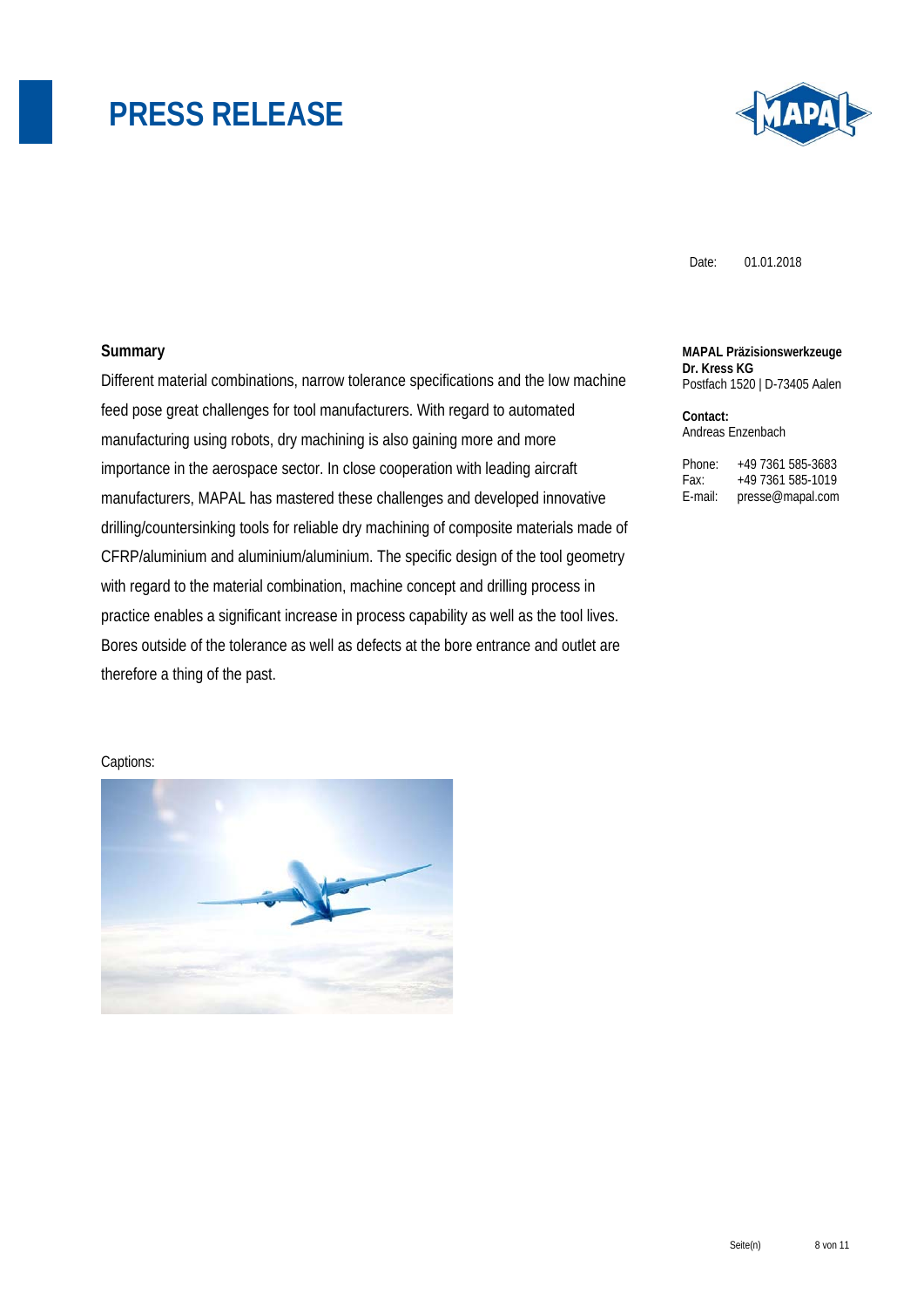

Date: 01.01.2018

**MAPAL Präzisionswerkzeuge Dr. Kress KG**  Postfach 1520 | D-73405 Aalen

**Contact:**  Andreas Enzenbach

Phone: +49 7361 585-3683<br>Fax: +49 7361 585-1019 Fax: +49 7361 585-1019 E-mail: presse@mapal.com



When machining with drill feed units, the tools used must be equipped with additional stabilisation features.



The drilling/sinking tool for the dry machining of CFRP-aluminium multilayer composites combines the properties of a drill for machining aluminium with those of a drill for machining CFRP.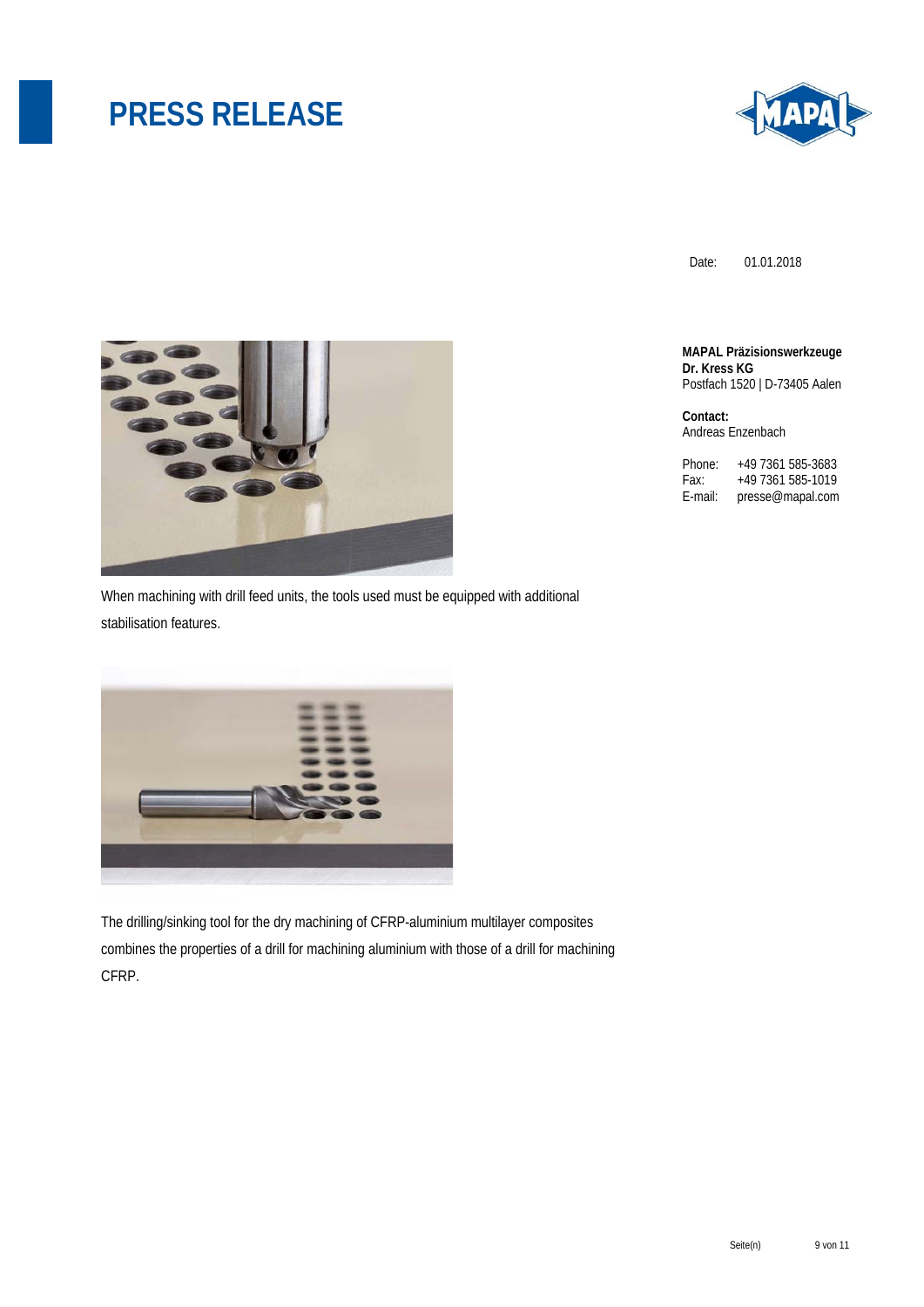

Date: 01.01.2018

**MAPAL Präzisionswerkzeuge Dr. Kress KG**  Postfach 1520 | D-73405 Aalen

**Contact:**  Andreas Enzenbach

Phone: +49 7361 585-3683<br>Fax: +49 7361 585-1019 Fax: +49 7361 585-1019<br>E-mail: presse@mapal.com presse@mapal.com



A special CFRP with a "copper mesh" is often used in aircraft construction. Any delamination or fibre protrusion at the bore entrance is avoided when MAPAL tools are used.



The machining result of the bore outlet in aluminium is impressive – the outlet degree is minimal.